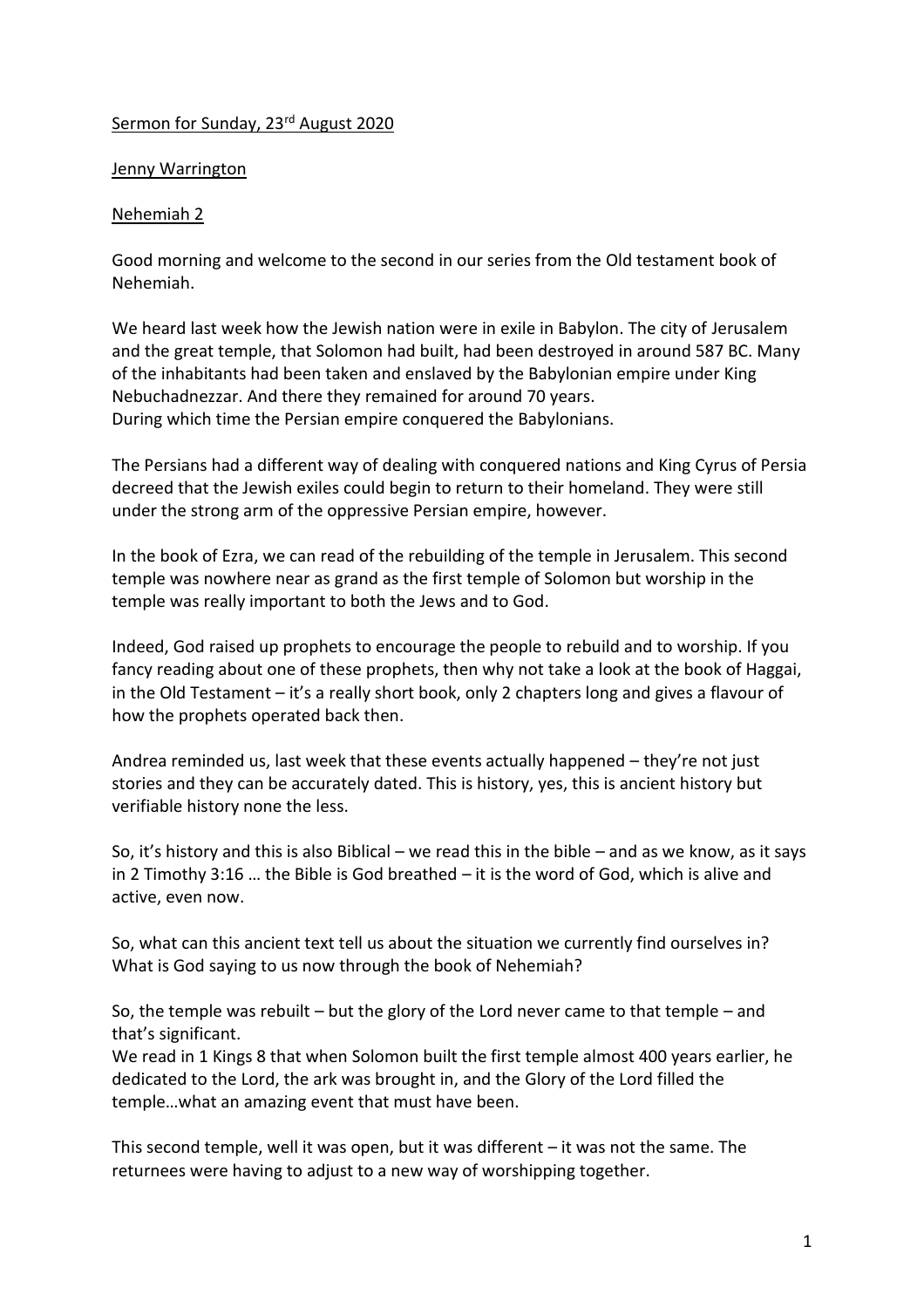Churches up and down the land are having to adapt to new ways of worship. But we are made to worship in community. Worship is not supposed to be just Jesus and me  $-i\dot{t}$ 's about Jesus and 'we'. Worshipping in community. And that's been hard of late and now it's changing again…and still won't be easy…The experience of coming to church when we open next month will be different – it will not be the same.

It's good to meet together but - we need to be sensible, we need to keep safe and so we are, once again, in a different season of worship.

So, the glory of the Lord did not come to the second temple. But the Glory of the Lord was coming, as promised in Haggai, but in a different way. We need to read this book with our Jesus lenses on – you see, the Old testament is always pointing to Jesus….

Haggai was pointing towards a time when, as Jesus said to the Samaritan women, in John 4:23, ' Yet a time is coming and has now come when the true worshippers will worship the Father in the Spirit and in truth, for they are the kind of worshippers the Father seeks.' Glimpses of Jesus being promised many years before he came.

But what has this got to do with Nehemiah?

Nehemiah's task was to rebuild the walls….make the city safe, make the city secure and get people working together in this new season, to rebuild the community.

Worship is not just for Sunday's after all.

Let's see how Nehemiah responded to the devastating news about his beloved Jerusalem.

The bad report Nehemiah received could have sent him into a spiral of despair, yes, he was sad – he sat down and wept but then, as we heard last week, he prayed, he confessed and then he prayed again.

Chapter 2 starts 'in the month of Nisan in the  $12<sup>th</sup>$  year of King Artaxerxes' – this was 4 months after he's had the report from his brother. Nehemiah had been praying for 4 months…. Now that's persistence!

But who was this man, Nehemiah? – he wasn't a priest like Ezra, he was just an ordinary Jew, a layperson. And in exile, as we heard last week, he was the cupbearer to the king. The King had many enemies and Nehemiah had to taste the wine to make sure it wasn't poisoned….Nehemiah was a dispensable nobody.

Have you ever felt like that? Felt like a dispensable nobody?… it's all too easy to be worn down by put downs, to be made to feel like a nobody. I learned a phrase that was new to me at youth camp a couple of weeks ago – you may know it – the phrase was gaslighting – do you know it? Gas lighting – when others wear you down, make you question your own memory, question your perception, or judgement, and make you think wrong things of yourself which can lead to anxiety and depression and low self-esteem. Make you feel like a nobody.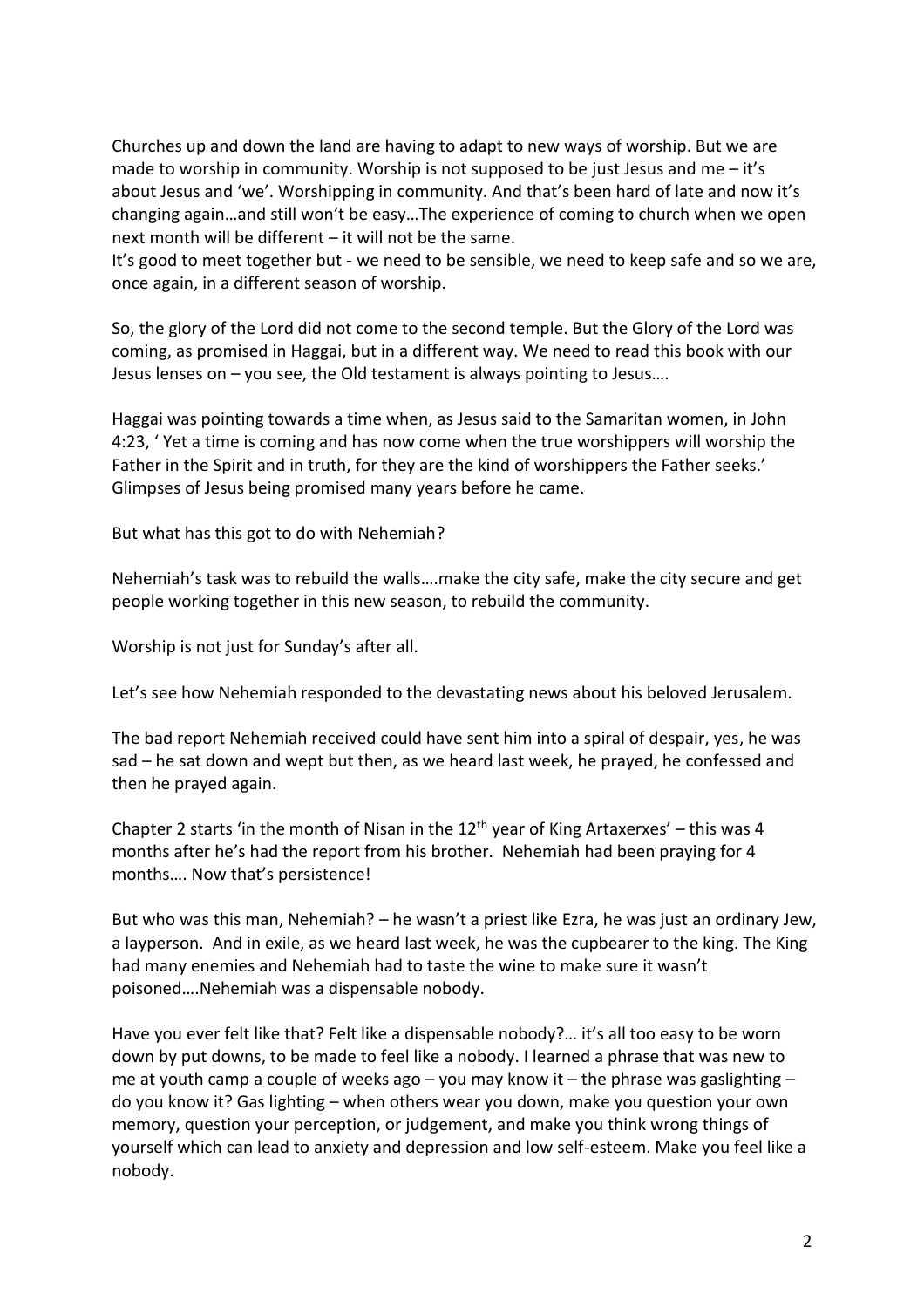For much of my early church life I felt a bit like a dispensable nobody. 30 years ago, the church was a very different place. I have always been an activist – that's how God made me, but there were many occasions where I was put down, talked over and made to feel useless. I remember feeling intimidated in meetings and if I had anything to say I could feel my whole insides shaking with fear because the story I had in my head said I wasn't good enough – I didn't know my bible very well, I didn't say very good prayers, and I was waiting for my opinions to be ridiculed, which they sometimes were. It was not a great place to be…And yet……

To Nebuchadnezzar, Nehemiah was a dispensable nobody. But to God, he was invaluably placed for His purposes. God put Nehemiah in a place where he had ready access to the King.

God has a plan to prosper and not to harm…He always does….

For me, I observed, I learned, I studied, and I prayed and God, well God is always faithful and, he had a plan…I learned to understand my worth in God. And oh what a better place that is.

And he has a plan for each one of us….so if you feel like a dispensable nobody this morning – let me remind you that you are not, and never will be, in God's eyes…so take heart. Trust his opinion of you and not what you perceive the worlds to be.

So, Nehemiah had received the report about Jerusalem which cut him to the heart. He had a passion for his people and wanted to do something about them….. and so he prayed. For 4 months he prayed.

But he hadn't just been praying, he'd been planning too.

The month of Nisan was the month for doing favours in the Persian culture of the time, and Nehemiah was ready to ask for a favour.

He had bided his time – not by doing nothing but by praying and planning.

So, when the king asked him 'why does your face look so sad?' He was ready with an answer.

Yes, as it says in v 2 'he was very much afraid'….He could easily have been executed by the king, for just looking sad and we can read in Ezra chapter 4 that the same king had ordered the work to stop on the temple previously. Artaxerxes was no pushover. But God had put a passion in Nehemiah's heart, and the humble Nehemiah had taken that

back to God, he prayed, he had confessed, and he had planned – so when the opportunity arose, he was ready, and he was bold…

I think we can learn a lot from Nehemiah. He is a great example for us all.

What has God given you a passion for? Is it for the church, is it for the poor, the refugee, our Children? What are you passionate about? What makes you burn with anger? – are you passionate about racial injustice, economic injustice? Then…take it to the Lord in prayer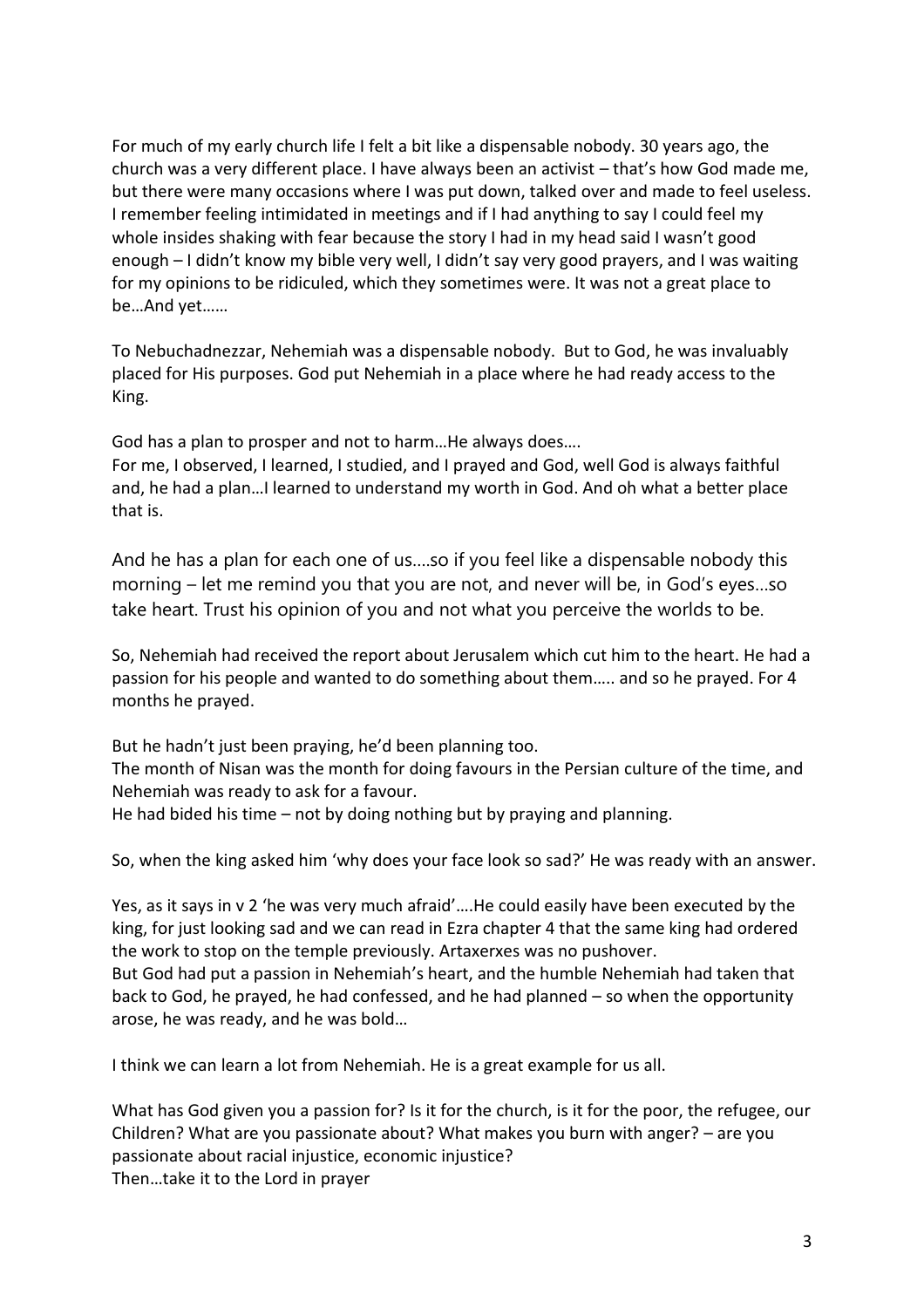Confess your sins. Are you part of the problem or have been ignoring God's call? Confess. Then plan – don't just ignore it and hope someone else does something about it. Plan what you are going to do and plan when you are going to do it. And then Be bold – step out and do something about it…

When the king approached Nehemiah, he was ready with an appropriate answer … he spoke in terms of his ancestors…*'the city where my ancestors are buried lies in ruins'*. He'd known how to approach the king – he'd not wasted his time as a cup bearer, he'd listened and learned, he'd done his homework.

And the king answered in v 4, '*what is it you want?'*

And Nehemiah knew exactly what he wanted; he had it all planned. And yet, he still sent an arrow prayer to God. Do you see, verse 4 continues.

*'Then I prayed to the God of heaven and answered the king*….' In a way the King would respond favourably to – with a plea about his ancestors.

Even if we know we are doing God's work, keep checking it out- keep God at the heart of all you do. And then….be bold – ask big!

Nehemiah goes on to ask for a letter of protection for safe passage and another letter to get all the materials he needs for the rebuild and amazingly the King agrees… And Nehemiah, without hesitation, thanks God.

When things go well it is all so easy to say – ah well, yes, I planned it all, I thought of every detail – it was because of my skills and effort that this or that happened….

Nehemiah says – it was because the gracious hand of my God was on me the king granted my requests. When something goes well – give God the glory. It's ok to take a well done, we all need encouragement but remember to give God the Glory.

What is your passion? Pray Confess Plan Be bold Keep praying Give God the Glory

This is how we are called to live….

And then, in verse 10 we start to get a feeling that opposition is beginning to bubble up, and we'll hear more about this later in the series. Sanballat and Tobiah were disturbed that someone had come to promote the welfare of the city. They didn't like someone coming to interfere with **their** city… even if the intention was to make things better.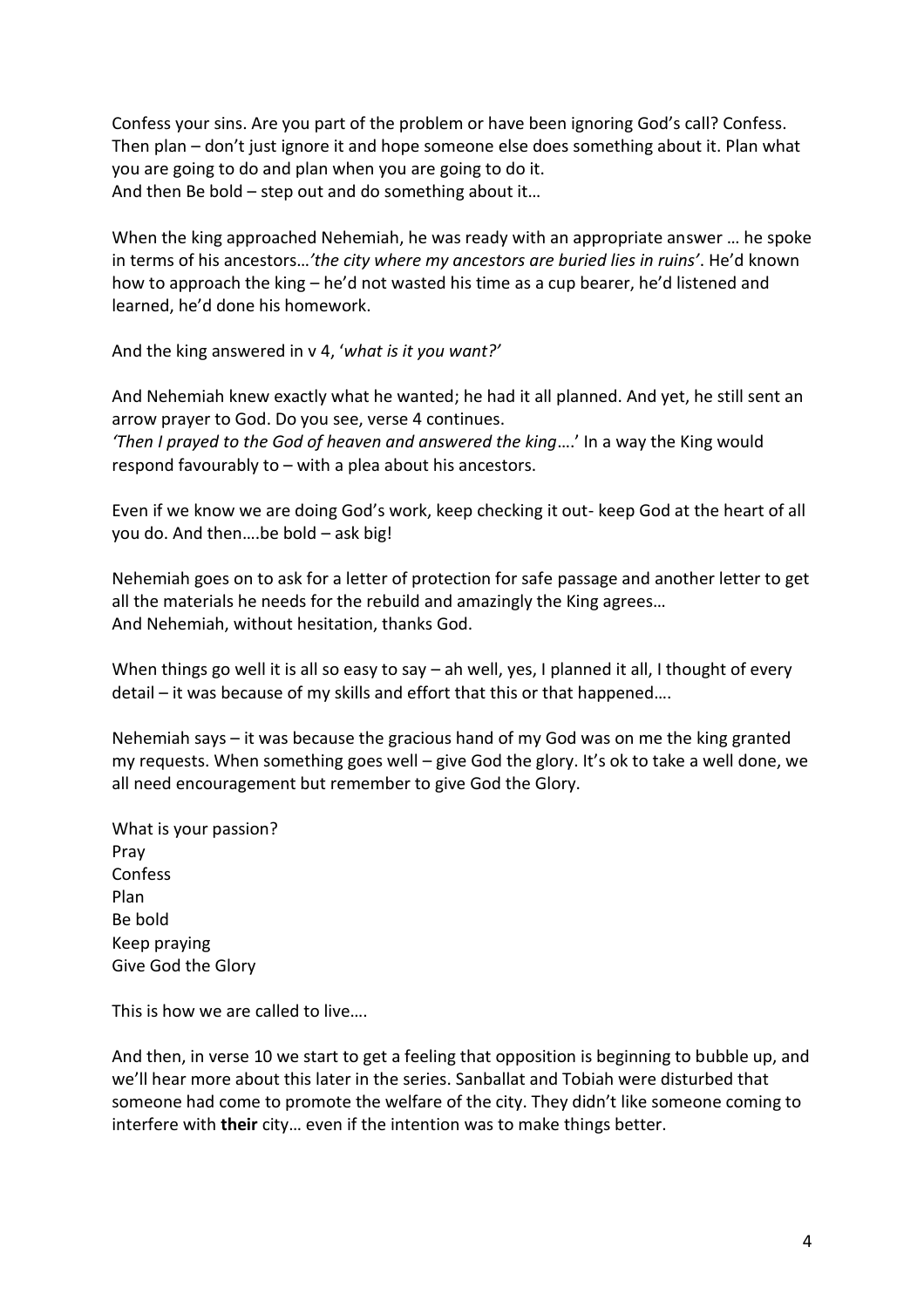We are opening up our building for worship again and starting to think about how to rebuild, spiritually rebuild in this new season, for the benefit of all. And we know that when anyone wants the wellbeing of the church – the enemy is provoked. So, let's hope there are no Sanballat's or Tobiah's out there….but let's be honest, there will be…

If we're doing God's work – expect opposition.

And so, Nehemiah was canny, he was wise. He waited for a few days and then explored the city at night-time with a few trusted others. He took his own horse – one that he could control and keep quiet.

And then and only then he went and talked to the Jews, priests and nobles and those who would be doing the work.

Having done all the prayerful preparation, he shared his passion, he shared the vision and then gave God the Glory.

And they all replied – Let us start rebuilding. So they began this good work.

Good work. Work agreed by all because the planning had been done carefully and prayerfully

Good work because the vision of restoration was clear and attributed to God Good work because it was done in agreement with the people.

I give thanks for Andrea's careful and prayerful planning for returning to our church. Her clear vision of ensuring all who are able can return and those who are unable can still worship from their homes.

Her ability to include people in decision making processes that encourages unity.

In our reading from John, Jesus prays to his Father that we may be one.

As Christians we live in the wonderful time when the glory of the Lord has now come. The word has become flesh and dwells among us.

Jesus came, he died and rose again in order that he could once again send the Glory of God to fill his temple.

And as it says in 1 Corinthians 6 v 19

'Do you not know that your bodies are temples, temples of the Holy Spirit, who is in you, whom you have received from God?

We are now the temple

We have the glory of God in us – we have his spirit in us.

And people who are filled with God's glory, filled with his spirit will want to live in unity. Those who are filled with his spirit are too focused on Jesus living inside them to risk grieving him. People who are filled with God's spirit will yearn for a passion for His will.

Unity is a simple function of our partnership in a mission fuelled by Gods gracious hand upon us.